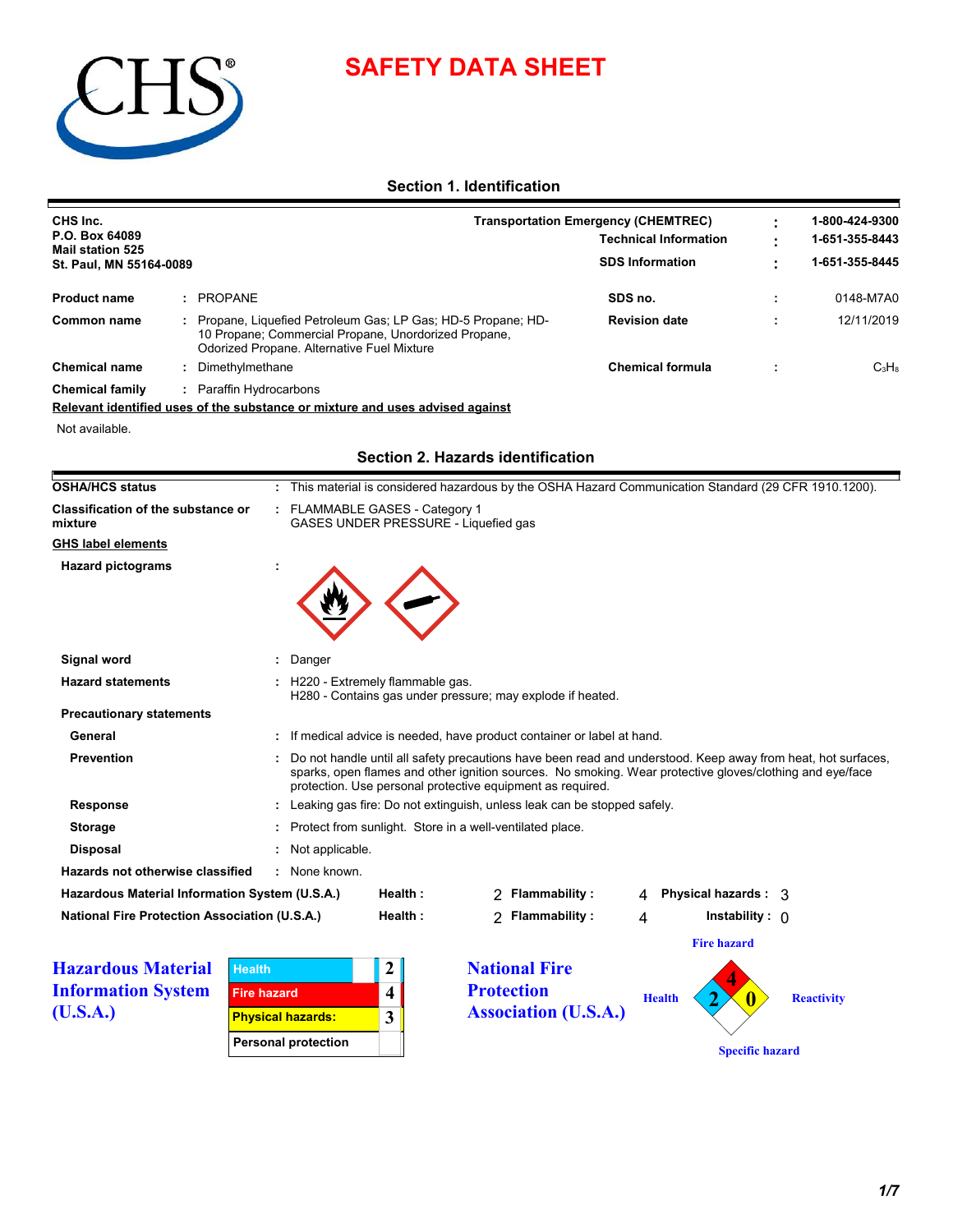# **Section 3. Composition/information on ingredients**

| Substance/mixture | Mixture |
|-------------------|---------|
|                   |         |

F

**Chemical name :** Dimethylmethane

**Other means of identification :** Propane, Liquefied Petroleum Gas; LP Gas; HD-5 Propane; HD-10 Propane; Commercial Propane, Unordorized Propane, Odorized Propane. Alternative Fuel Mixture

| Ingredient name                 | %          | <b>CAS number</b> |
|---------------------------------|------------|-------------------|
| Propane<br>Potential impurties: | $80 - 100$ | 74-98-6           |
| Propene                         | $20$       | 115-07-1          |
| <b>Butane</b>                   | <5         | 106-97-8          |
| Ethane                          | <6         | 74-84-0           |
| Isobutane                       | < 2.5      | 75-28-5           |

Odorized products contain small quantities of ethyl mercaptan as an olfactory indicator.

Any concentration shown as a range is to protect confidentiality or is due to batch variation.

**There are no additional ingredients present which, within the current knowledge of the supplier and in the concentrations applicable, are classified as hazardous to health or the environment and hence require reporting in this section.**

**Occupational exposure limits, if available, are listed in Section 8.**

# **Section 4. First aid measures**

| Description of necessary first aid measures        |                                                                                                                                                                                                                                                                                                                                                        |
|----------------------------------------------------|--------------------------------------------------------------------------------------------------------------------------------------------------------------------------------------------------------------------------------------------------------------------------------------------------------------------------------------------------------|
| Eye contact                                        | : In case of liquid contact with eyes, flush eyes immediately with clear water for at least 15 minutes, occasionally<br>lifting the upper and lower lids, until no evidence of chemical remains. Remove contact lenses if present and<br>easy to do. Seek immediate medical attention.                                                                 |
| <b>Inhalation</b>                                  | If respiratory symptoms or other symptoms of exposure develop, move victim away from source of exposure<br>and into fresh air. If breathing difficulties develop, oxygen should be administered by qualified personnel. If<br>victim is not breathing, clear airway and immediately begin artificial respiration. Seek immediate medical<br>attention. |
| <b>Skin contact</b>                                | : Frozen tissue should be flushed with plenty of tepid water. Do not use hot water. In case of blistering, frostbite,<br>or freeze burns, seek immediate medical attention.                                                                                                                                                                            |
| Ingestion                                          | Do not induce vomiting. Never give anything by mouth to an unconscious person. Rinse mouth with cool water.<br>Seek medical attention.                                                                                                                                                                                                                 |
| Most important symptoms/effects, acute and delayed |                                                                                                                                                                                                                                                                                                                                                        |
| Potential acute health effects                     |                                                                                                                                                                                                                                                                                                                                                        |
| Eye contact                                        | : Liquid can cause burns similar to frostbite.                                                                                                                                                                                                                                                                                                         |
| <b>Inhalation</b>                                  | The substance may cause effects on the central nervous system.                                                                                                                                                                                                                                                                                         |
| <b>Skin contact</b>                                | Dermal contact with rapidly evaporating liquid could result in freezing of the tissues or frostbite.                                                                                                                                                                                                                                                   |
| Ingestion                                          | Ingestion of liquid can cause burns similar to frostbite.                                                                                                                                                                                                                                                                                              |
| Over-exposure signs/symptoms                       |                                                                                                                                                                                                                                                                                                                                                        |
| Eye contact                                        | Propane exhibits some degree of anesthetic action and is mildly irritating to the mucous membranes.                                                                                                                                                                                                                                                    |
| <b>Inhalation</b>                                  | : At high concentrations propane acts as a simple asphyxiant without other significant physiological effects. High<br>concentrations may cause death due to oxygen depletion. Dizziness; confusion; excitation; asphyxia.                                                                                                                              |
| <b>Skin contact</b>                                | : Adverse symptoms may include the following:<br>frostbite                                                                                                                                                                                                                                                                                             |
| Ingestion                                          | : Adverse symptoms may include the following:<br>frostbite                                                                                                                                                                                                                                                                                             |
|                                                    | Indication of immediate medical attention and special treatment needed, if necessary                                                                                                                                                                                                                                                                   |
| Notes to physician                                 | : Treat symptomatically. Contact poison treatment specialist immediately if large quantities have been ingested<br>or inhaled.                                                                                                                                                                                                                         |
| <b>Specific treatments</b>                         | No specific treatment.                                                                                                                                                                                                                                                                                                                                 |
| <b>Protection of first-aiders</b>                  | : No action shall be taken involving any personal risk or without suitable training. It may be dangerous to the<br>person providing aid to give mouth-to-mouth resuscitation.                                                                                                                                                                          |
| See toxicological information (Section 11)         |                                                                                                                                                                                                                                                                                                                                                        |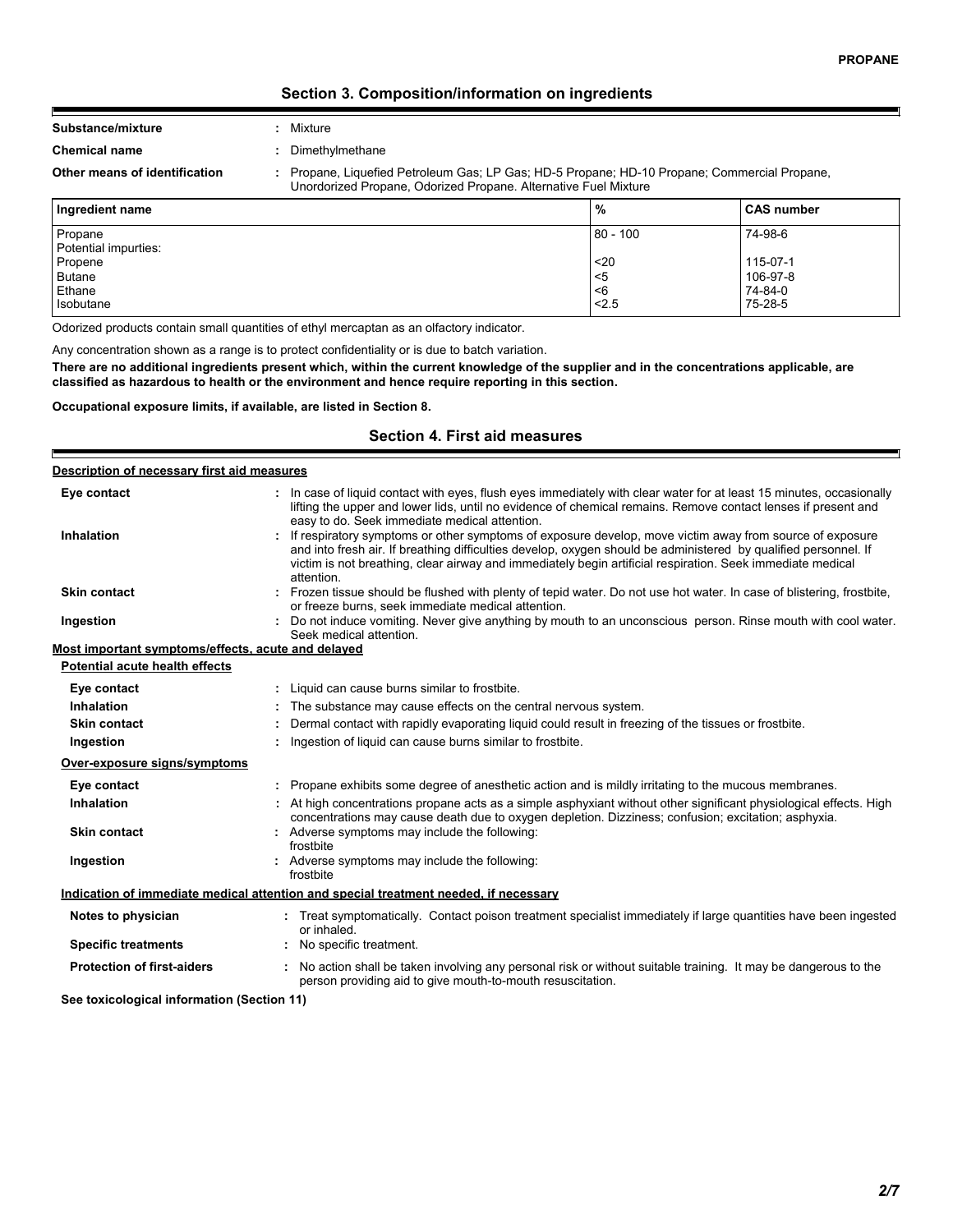# **Section 5. Fire-fighting measures**

| <b>Extinguishing media</b>                     |                                                                                                                                                                                                                                                                                                                                                                                                                                                                                                                                                                                                                                                               |
|------------------------------------------------|---------------------------------------------------------------------------------------------------------------------------------------------------------------------------------------------------------------------------------------------------------------------------------------------------------------------------------------------------------------------------------------------------------------------------------------------------------------------------------------------------------------------------------------------------------------------------------------------------------------------------------------------------------------|
| Suitable extinguishing media                   | Use an extinguishing agent suitable for the surrounding fire. Do not extinguish gas fire unless the<br>gas leak can be stopped.                                                                                                                                                                                                                                                                                                                                                                                                                                                                                                                               |
| Unsuitable extinguishing media                 | : None known.                                                                                                                                                                                                                                                                                                                                                                                                                                                                                                                                                                                                                                                 |
| Specific hazards arising from the chemical     | Contains gas under pressure. Extremely flammable gas. In a fire or if heated, a pressure increase<br>will occur and the container may burst, with the risk of a subsequent explosion. The gas is heavier<br>than air and may flash back at a distance.                                                                                                                                                                                                                                                                                                                                                                                                        |
| Hazardous thermal decomposition products       | Decomposition products may include the following materials:<br>carbon dioxide<br>carbon monoxide                                                                                                                                                                                                                                                                                                                                                                                                                                                                                                                                                              |
| Special protective actions for fire-fighters   | : Promptly isolate the scene by removing all persons from the vicinity of the incident if there is a fire.<br>No action shall be taken involving any personal risk or without suitable training. Contact supplier<br>immediately for specialist advice. Move containers from fire area if this can be done without risk.<br>Use water spray to keep fire-exposed containers cool. If involved in fire, shut off flow immediately<br>if it can be done without risk. If this is impossible, withdraw from area and allow fire to burn. Fight<br>fire from protected location or maximum possible distance. Eliminate all ignition sources if safe to<br>do so. |
| Special protective equipment for fire-fighters | Fire-fighters should wear appropriate protective equipment and self-contained breathing apparatus<br>(SCBA) with a full face-piece operated in positive pressure mode. For incidents involving large<br>quantities, thermally insulated undergarments and thick textile or leather gloves should be worn.                                                                                                                                                                                                                                                                                                                                                     |
|                                                | Section 6. Accidental release measures                                                                                                                                                                                                                                                                                                                                                                                                                                                                                                                                                                                                                        |

#### **Personal precautions, protective equipment and emergency procedures**

| For non-emergency personnel                           | : Accidental releases pose a serious fire or explosion hazard. No action shall be taken involving any personal<br>risk or without suitable training. Evacuate surrounding areas. Keep unnecessary and unprotected personnel<br>from entering. Do not touch or walk through spilled material. Shut off all ignition sources. No flares, smoking<br>or flames in hazard area. Avoid breathing gas. Provide adequate ventilation. Wear appropriate respirator<br>when ventilation is inadequate. Put on appropriate personal protective equipment. |
|-------------------------------------------------------|-------------------------------------------------------------------------------------------------------------------------------------------------------------------------------------------------------------------------------------------------------------------------------------------------------------------------------------------------------------------------------------------------------------------------------------------------------------------------------------------------------------------------------------------------|
| Methods and materials for containment and cleaning up |                                                                                                                                                                                                                                                                                                                                                                                                                                                                                                                                                 |
| Spill                                                 | Immediately contact emergency personnel. Stop leak if without risk. Use spark-proof tools and explosion-                                                                                                                                                                                                                                                                                                                                                                                                                                        |

**Section 7. Handling and storage**

proof equipment. Note: see Section 1 for emergency contact information and Section 13 for waste disposal.

F

ŀ

r

| Precautions for safe handling                                   |                                                                                                                                                                                                                                                                                                                                                                                                                                                                                                                                                                                                                                                                          |
|-----------------------------------------------------------------|--------------------------------------------------------------------------------------------------------------------------------------------------------------------------------------------------------------------------------------------------------------------------------------------------------------------------------------------------------------------------------------------------------------------------------------------------------------------------------------------------------------------------------------------------------------------------------------------------------------------------------------------------------------------------|
| <b>Protective measures</b>                                      | : Put on appropriate personal protective equipment (see Section 8). Contains gas under pressure. Do not get in<br>eyes or on skin or clothing. Avoid breathing gas. Use only with adequate ventilation. Wear appropriate<br>respirator when ventilation is inadequate. Do not enter storage areas and confined spaces unless adequately<br>ventilated. Store and use away from heat, sparks, open flame or any other ignition source. Use explosion-<br>proof electrical (ventilating, lighting and material handling) equipment. Use only non-sparking tools. Empty<br>containers retain product residue and can be hazardous. Do not puncture or incinerate container. |
| Advice on general occupational<br>hygiene                       | : Eating, drinking and smoking should be prohibited in areas where this material is handled, stored and<br>processed. Workers should wash hands and face before eating, drinking and smoking. See also Section 8 for<br>additional information on hygiene measures.                                                                                                                                                                                                                                                                                                                                                                                                      |
| Conditions for safe storage,<br>including any incompatibilities | : Store in accordance with local regulations. Store in a segregated and approved area. Store away from direct<br>sunlight in a dry, cool and well-ventilated area, away from incompatible materials (see Section 10). Eliminate<br>all ignition sources. Keep container tightly closed and sealed until ready for use. See Section 10 for<br>incompatible materials before handling or use.                                                                                                                                                                                                                                                                              |

| Section 8. Exposure controls/personal protection |  |
|--------------------------------------------------|--|
|--------------------------------------------------|--|

#### **Control parameters**

# **Occupational exposure limits**

| Ingredient name | <b>Exposure limits</b>                                            |
|-----------------|-------------------------------------------------------------------|
| Propane         | NIOSH REL (United States, 10/2016).                               |
|                 | TWA: 1000 ppm 10 hours.                                           |
|                 | TWA: 1800 mg/m <sup>3</sup> 10 hours.                             |
|                 | OSHA PEL (United States, 6/2016).                                 |
|                 | TWA: 1000 ppm 8 hours.                                            |
|                 | TWA: 1800 mg/m <sup>3</sup> 8 hours.                              |
|                 | ACGIH TLV (United States, 3/2017). Oxygen Depletion [Asphyxiant]. |
| Propene         | ACGIH TLV (United States, 3/2017).                                |
|                 | TWA: 500 ppm 8 hours.                                             |
| <b>Butane</b>   | NIOSH REL (United States, 10/2016).                               |
|                 | TWA: 800 ppm 10 hours.                                            |
|                 | TWA: 1900 mg/m <sup>3</sup> 10 hours.                             |
|                 | ACGIH TLV (United States, 3/2017).                                |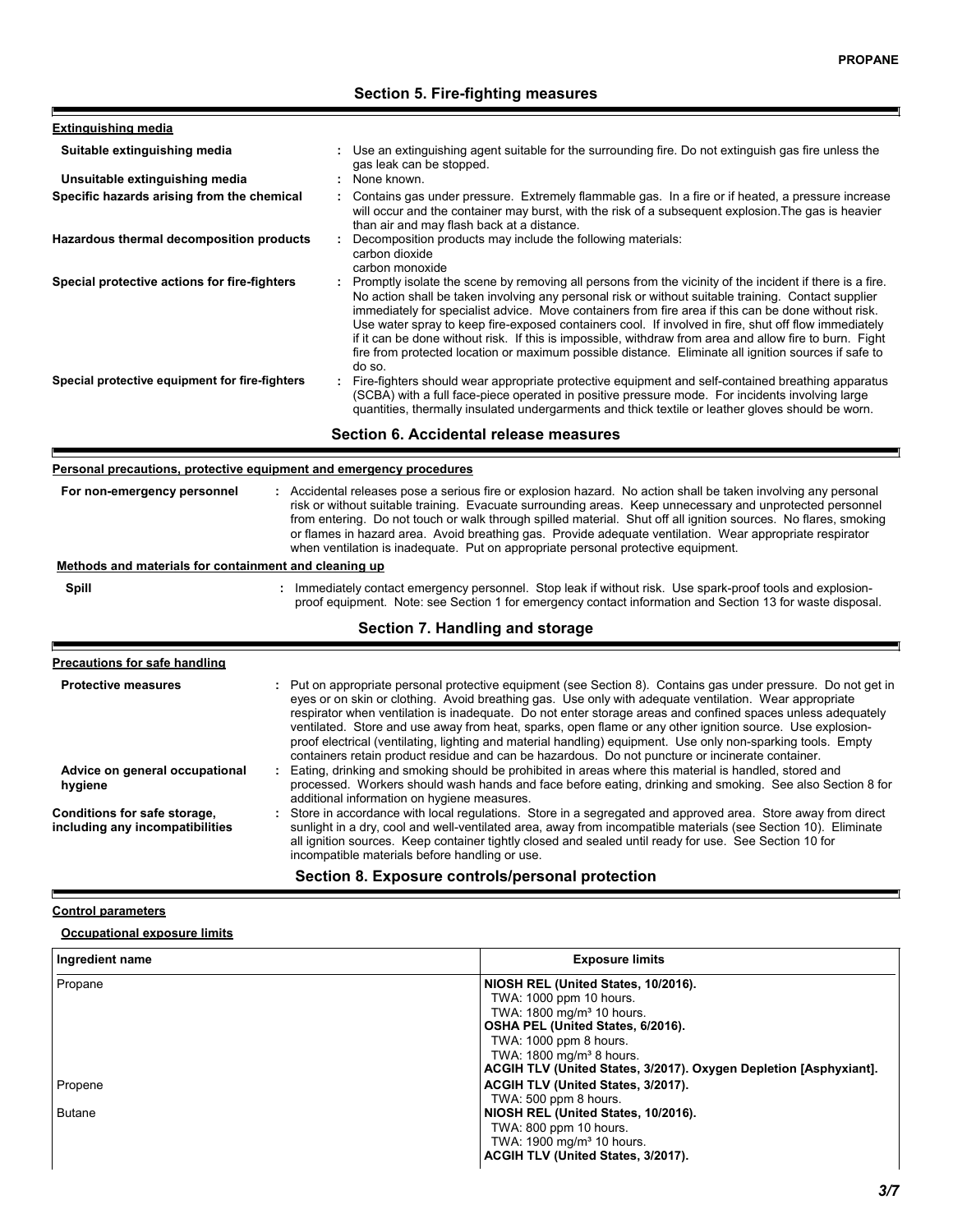| Isobutane                              | STEL: 1000 ppm 15 minutes.<br>NIOSH REL (United States, 10/2016).<br>TWA: 800 ppm 10 hours.<br>TWA: 1900 mg/m <sup>3</sup> 10 hours.<br>ACGIH TLV (United States, 3/2017).<br>STEL: 1000 ppm 15 minutes.                                                                                                                                                                                                                                                                                                                                                                                                                                                                                                                    |
|----------------------------------------|-----------------------------------------------------------------------------------------------------------------------------------------------------------------------------------------------------------------------------------------------------------------------------------------------------------------------------------------------------------------------------------------------------------------------------------------------------------------------------------------------------------------------------------------------------------------------------------------------------------------------------------------------------------------------------------------------------------------------------|
| Appropriate engineering controls       | Use only with adequate ventilation. Use process enclosures, local exhaust ventilation or other engineering<br>controls to keep worker exposure to airborne contaminants below any recommended or statutory limits. The<br>engineering controls also need to keep gas, vapor or dust concentrations below any lower explosive limits.<br>Use explosion-proof ventilation equipment.                                                                                                                                                                                                                                                                                                                                          |
| <b>Environmental exposure controls</b> | Emissions from ventilation or work process equipment should be checked to ensure they comply with the<br>requirements of environmental protection legislation.                                                                                                                                                                                                                                                                                                                                                                                                                                                                                                                                                              |
| Individual protection measures         |                                                                                                                                                                                                                                                                                                                                                                                                                                                                                                                                                                                                                                                                                                                             |
| <b>Hygiene measures</b>                | Wash hands, forearms and face thoroughly after handling chemical products, before eating, smoking and using<br>the lavatory and at the end of the working period. Appropriate techniques should be used to remove potentially<br>contaminated clothing. Wash contaminated clothing before reusing. Ensure that eyewash stations and safety<br>showers are close to the workstation location.                                                                                                                                                                                                                                                                                                                                |
| Eye/face protection                    | Safety eyewear complying with an approved standard should be used when a risk assessment indicates this is<br>necessary to avoid exposure to liquid splashes, mists, gases or dusts. If contact is possible, the following<br>protection should be worn, unless the assessment indicates a higher degree of protection: safety glasses with<br>side-shields.                                                                                                                                                                                                                                                                                                                                                                |
| <b>Skin protection</b>                 |                                                                                                                                                                                                                                                                                                                                                                                                                                                                                                                                                                                                                                                                                                                             |
| <b>Hand protection</b>                 | Chemical-resistant, impervious gloves complying with an approved standard should be worn at all times when<br>handling chemical products if a risk assessment indicates this is necessary. If contact with the liquid is<br>possible, insulated gloves suitable for low temperatures should be worn. Considering the parameters specified<br>by the glove manufacturer, check during use that the gloves are still retaining their protective properties. It<br>should be noted that the time to breakthrough for any glove material may be different for different glove<br>manufacturers. In the case of mixtures, consisting of several substances, the protection time of the gloves<br>cannot be accurately estimated. |
| <b>Body protection</b>                 | Personal protective equipment for the body should be selected based on the task being performed and the<br>risks involved and should be approved by a specialist before handling this product. When there is a risk of<br>ignition from static electricity, wear anti-static protective clothing. For the greatest protection from static<br>discharges, clothing should include anti-static overalls, boots and gloves.                                                                                                                                                                                                                                                                                                    |
| Other skin protection                  | : Appropriate footwear and any additional skin protection measures should be selected based on the task being<br>performed and the risks involved and should be approved by a specialist before handling this product.                                                                                                                                                                                                                                                                                                                                                                                                                                                                                                      |
| <b>Respiratory protection</b>          | Based on the hazard and potential for exposure, select a respirator that meets the appropriate standard or<br>certification. Respirators must be used according to a respiratory protection program to ensure proper fitting,<br>training, and other important aspects of use.                                                                                                                                                                                                                                                                                                                                                                                                                                              |

# **Section 9. Physical and chemical properties**

Г

| <b>Appearance</b>                                  |    |                                                                       | <b>Relative density</b>             | $: 0.5 \text{ to } 0.51$             |
|----------------------------------------------------|----|-----------------------------------------------------------------------|-------------------------------------|--------------------------------------|
| <b>Physical state</b>                              |    | : Gas. [Liquefied gas.]                                               | <b>Evaporation rate</b>             | $:$ >1 (Butyl acetate = 1)           |
| Color                                              |    | : Colorless.                                                          | <b>Solubility</b>                   | : Not available.                     |
| Odor                                               |    | No distinct odor (or skunk, rotten egg or<br>garlic if odorant added) | Solubility in water                 | : Negligible.                        |
| Odor threshold                                     | ÷. | Not available.                                                        | <b>Partition coefficient: n-</b>    | : Not available.                     |
| рH                                                 |    | Not available.                                                        | octanol/water                       |                                      |
| <b>Melting point</b>                               |    | : $-189^{\circ}$ C ( $-308.2^{\circ}$ F)                              | <b>Auto-ignition</b><br>temperature | : $450^{\circ}$ C (842 $^{\circ}$ F) |
| <b>Boiling point</b>                               |    | : $-42^{\circ}$ C ( $-43.6^{\circ}$ F)                                | <b>Decomposition</b><br>temperature | : Not available.                     |
| Flash point                                        |    | : Closed cup: -104 $^{\circ}$ C (-155.2 $^{\circ}$ F) [Tagliabue.]    | <b>SADT</b>                         | : Not available.                     |
| <b>Flammability</b>                                | ÷. | Not available.                                                        | Viscosity                           | : Not available.                     |
| Lower and upper<br>explosive (flammable)<br>limits |    | : Lower $2.1\%$<br>Upper: $9.5%$                                      | Vapor pressure                      | : 1434 kPa (10756 mm Hg) [37.8°C]    |
|                                                    |    |                                                                       | Vapor density                       | : $>1$ [Air = 1]                     |

| Reactivity                         | : No specific test data related to reactivity available for this product or its ingredients.                            |
|------------------------------------|-------------------------------------------------------------------------------------------------------------------------|
| <b>Chemical stability</b>          | : The product is stable.                                                                                                |
| Possibility of hazardous reactions | Under normal conditions of storage and use, hazardous reactions will not occur.                                         |
|                                    |                                                                                                                         |
| <b>Conditions to avoid</b>         | : Avoid all possible sources of ignition (spark or flame). Do not pressurize, cut, weld, braze, solder, drill, grind or |
|                                    | expose containers to heat or sources of ignition. Do not allow gas to accumulate in low or confined areas.              |
| Incompatible materials             | : Avoid contact with acids, aluminum chloride, chlorine, chlorine dioxide, halogens and oxidizing agents.               |
|                                    |                                                                                                                         |

# **Section 10. Stability and reactivity**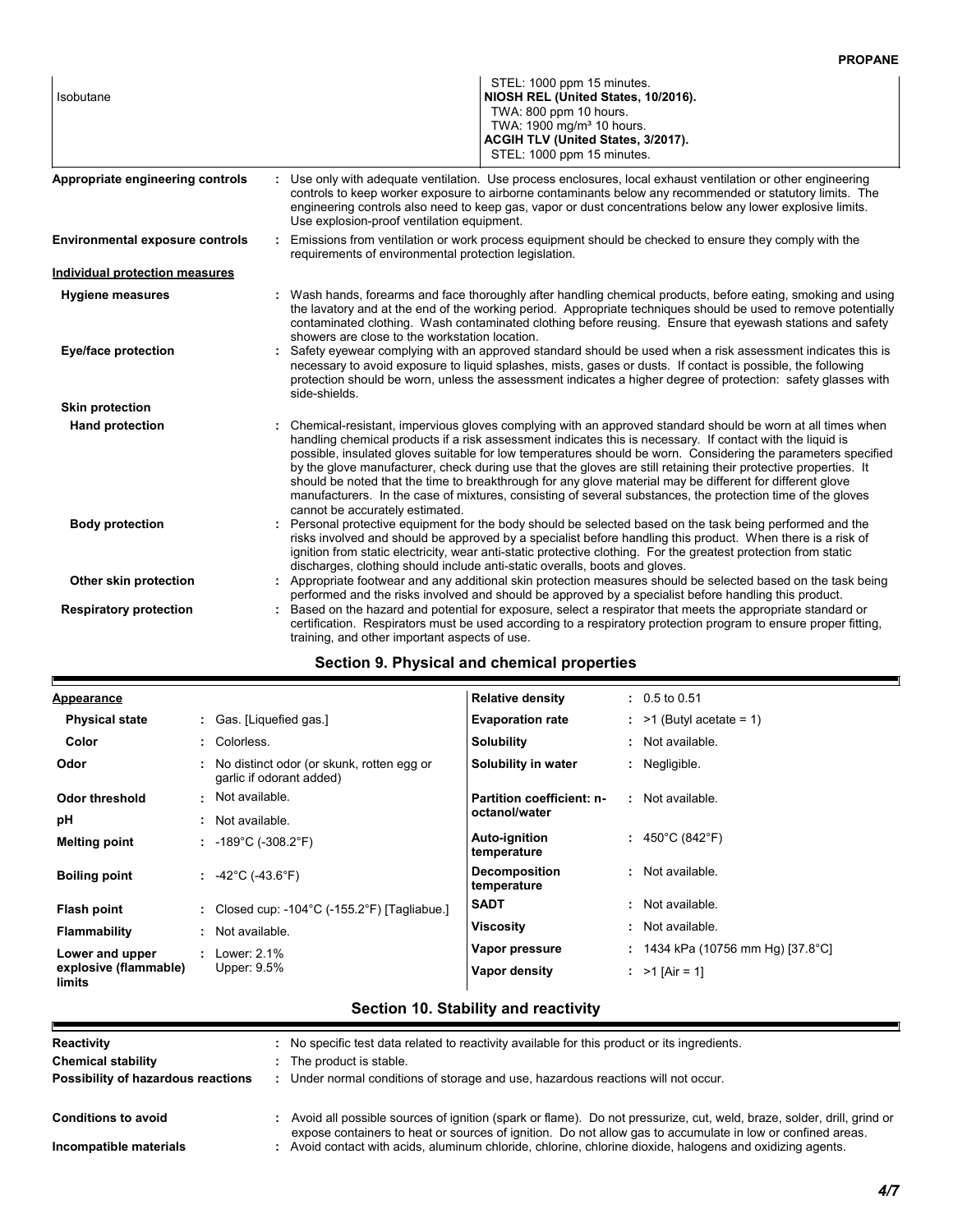**Hazardous decomposition products :** Under normal conditions of storage and use, hazardous decomposition products should not be produced.

# **Section 11. Toxicological information**

#### **Information on toxicological effects**

### **Acute toxicity**

| Product/ingredient name     | <b>Result</b>                                                | <b>Species</b> | <b>Dose</b>                                          | <b>Exposure</b>    |
|-----------------------------|--------------------------------------------------------------|----------------|------------------------------------------------------|--------------------|
| <b>Butane</b><br>Isobutane  | <b>LC50 Inhalation Vapor</b><br><b>LC50 Inhalation Vapor</b> | Rat<br>Rat     | 658000 mg/m <sup>3</sup><br>658000 mg/m <sup>3</sup> | 4 hours<br>4 hours |
| <b>Irritation/Corrosion</b> |                                                              |                |                                                      |                    |
| Skin                        | : There is no data available.                                |                |                                                      |                    |
| Eyes                        | There is no data available.<br>÷                             |                |                                                      |                    |
| Respiratory                 | : There is no data available.                                |                |                                                      |                    |
| Sensitization               |                                                              |                |                                                      |                    |
| <b>Skin</b>                 | : There is no data available.                                |                |                                                      |                    |
| Respiratory                 | : There is no data available.                                |                |                                                      |                    |
| <b>Mutagenicity</b>         |                                                              |                |                                                      |                    |
| There is no data available. |                                                              |                |                                                      |                    |
| Carcinogenicity             |                                                              |                |                                                      |                    |

#### **Classification**

| <b>Product/ingredient name</b> | <b>OSHA</b> | <b>IARC</b> | <b>NTP</b> |
|--------------------------------|-------------|-------------|------------|
| Propene                        |             |             |            |

#### **Reproductive toxicity**

There is no data available.

#### **Teratogenicity**

There is no data available.

**Specific target organ toxicity (single exposure)**

There is no data available.

#### **Specific target organ toxicity (repeated exposure)**

Central nervous system (CNS)

#### **Aspiration hazard**

There is no data available.

**Information on the likely routes of :** Dermal contact. Eye contact. Inhalation.

**exposure**

# **Section 12. Ecological information**

#### **Toxicity**

Е

Liquid release is only expected to cause localized, non-persistent environmental damage, such as freezing.

# **Persistence and degradability**

Biodegradation of this product may occur in soil and water. Volatilization is expected to be the most important removal process in soil and water. This product is expected to exist entirely in the vapor phase in ambient air.

# **Bioaccumulative potential**

| <b>Product/ingredient name</b> | $LogP_{ow}$ | <b>BCF</b> | Potential |
|--------------------------------|-------------|------------|-----------|
| Propane                        | 1.09        |            | low       |
| Propene                        | 1.77        |            | low       |
| Ethane                         | 1.09        |            | low       |
| <b>Butane</b>                  | 2.89        |            | low       |
| Isobutane                      | 2.8         |            | low       |

#### **Mobility in soil**

**Soil/water partition coefficient (K<sub>oc</sub>) :** There is no data available.

- 
- **Other adverse effects :** Other environmental hazards cannot be excluded in the event of unprofessional handling or disposal.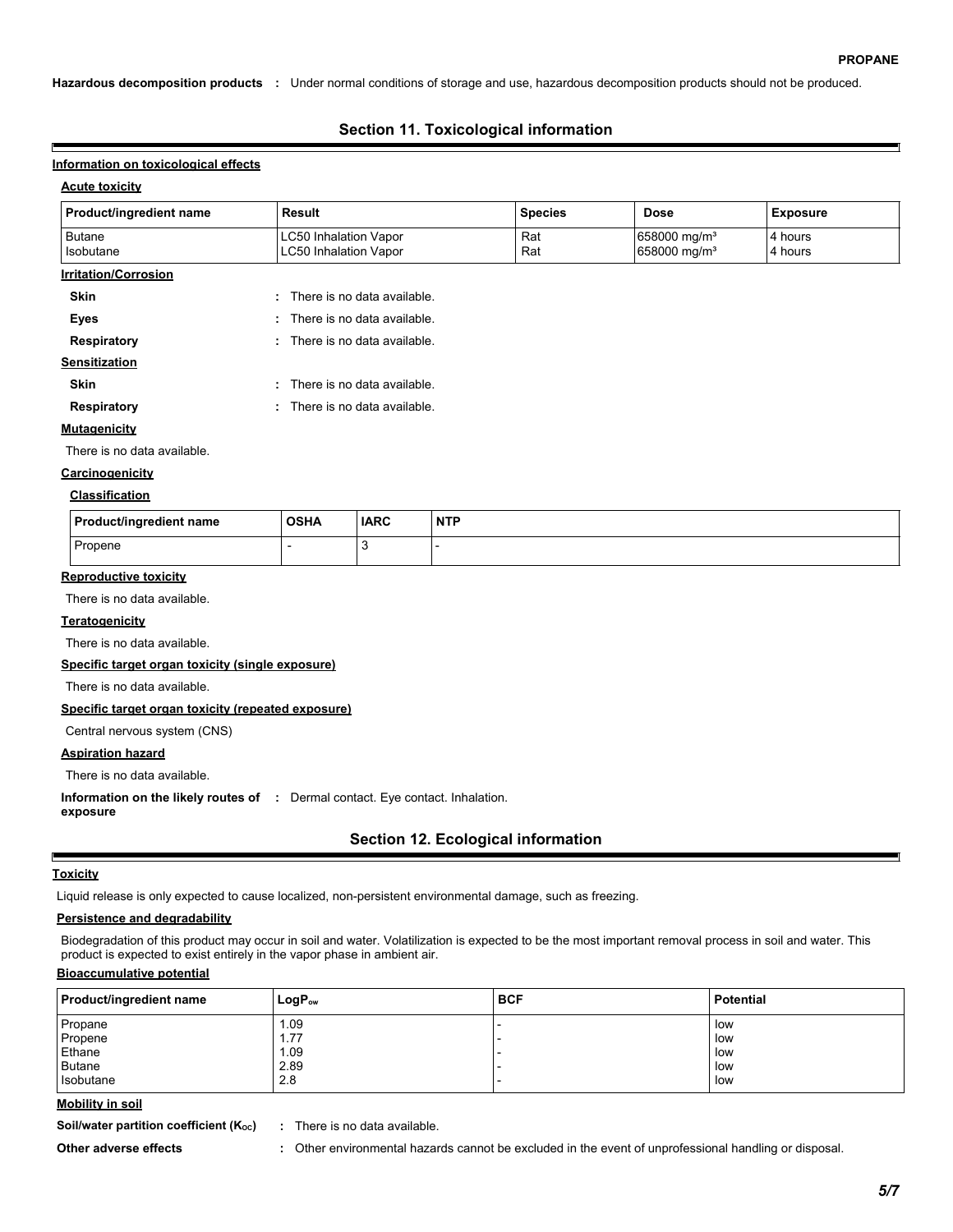# **Section 13. Disposal considerations** The generation of waste should be avoided or minimized wherever possible. Disposal of this product, solutions and any by-products should comply with the requirements of environmental protection and waste disposal legislation and any regional local authority requirements. Dispose of surplus and non-recyclable products via a licensed waste disposal contractor. Empty pressure vessels should be returned to the supplier. Waste packaging should be recycled. Incineration or landfill should only be considered when recycling is not feasible. This material and its container must be disposed of in a safe way. Empty containers or liners may retain some product residues. Do not puncture or incinerate container. **Disposal methods : Section 14. Transport information** LIQUEFIED PETROLEUM GAS (Propane, Propene) 2.1 **DOT IDENTIFICATION NUMBER** UN1075 **DOT proper shipping name DOT Hazard Class(es) PG** Not applicable. **DOT EMER. RESPONSE GUIDE NO.** 115 **Section 15. Regulatory information U.S. Federal regulations Clean Air Act (CAA) 112 regulated flammable substances**: Propane; Propene; Ethane; Butane; Isobutane **: TSCA 8(a) CDR Exempt/Partial exemption**: Not determined **SARA 313 Clean Air Act Section 112(b) Hazardous Air Pollutants (HAPs) :** Not listed **Clean Air Act Section 602 Class I Substances :** Not listed **Clean Air Act Section 602 Class II Substances :** Not listed **DEA List I Chemicals (Precursor Chemicals) :** Not listed **DEA List II Chemicals (Essential Chemicals) :** Not listed **United States inventory (TSCA 8b)**: All components are listed or exempted. **SARA 302/304 SARA 304 RQ :** Not applicable. No products were found. **Composition/information on ingredients SARA 311/312 Classification :** FLAMMABLE GASES - Category 1 GASES UNDER PRESSURE - Liquefied gas **Composition/information on ingredients** This product (does/not) contain toxic chemicals subject to the reporting requirements of SARA Section 313 of the Emergency Planning and Community Right-To-Know Act of 1986 and of 40 CFR 372. **:** No products were found.

| <b>Product name</b> | <b>CAS number</b> | %   |
|---------------------|-------------------|-----|
| Propene             | 115-07-1          | <20 |

SARA 313 notifications must not be detached from the SDS and any copying and redistribution of the SDS shall include copying and redistribution of the notice attached to copies of the SDS subsequently redistributed.

#### **State regulations**

| Massachusetts       | : The following components are listed: Propane; Propene; Ethane; Butane; Isobutane |
|---------------------|------------------------------------------------------------------------------------|
| <b>New York</b>     | None of the components are listed.                                                 |
| <b>New Jersey</b>   | : The following components are listed: Propane; Propene; Ethane; Butane; Isobutane |
| Pennsylvania        | : The following components are listed: Propane; Propene; Ethane; Butane; Isobutane |
| California Prop. 65 |                                                                                    |

This product does not require a Safe Harbor warning under California Prop. 65.